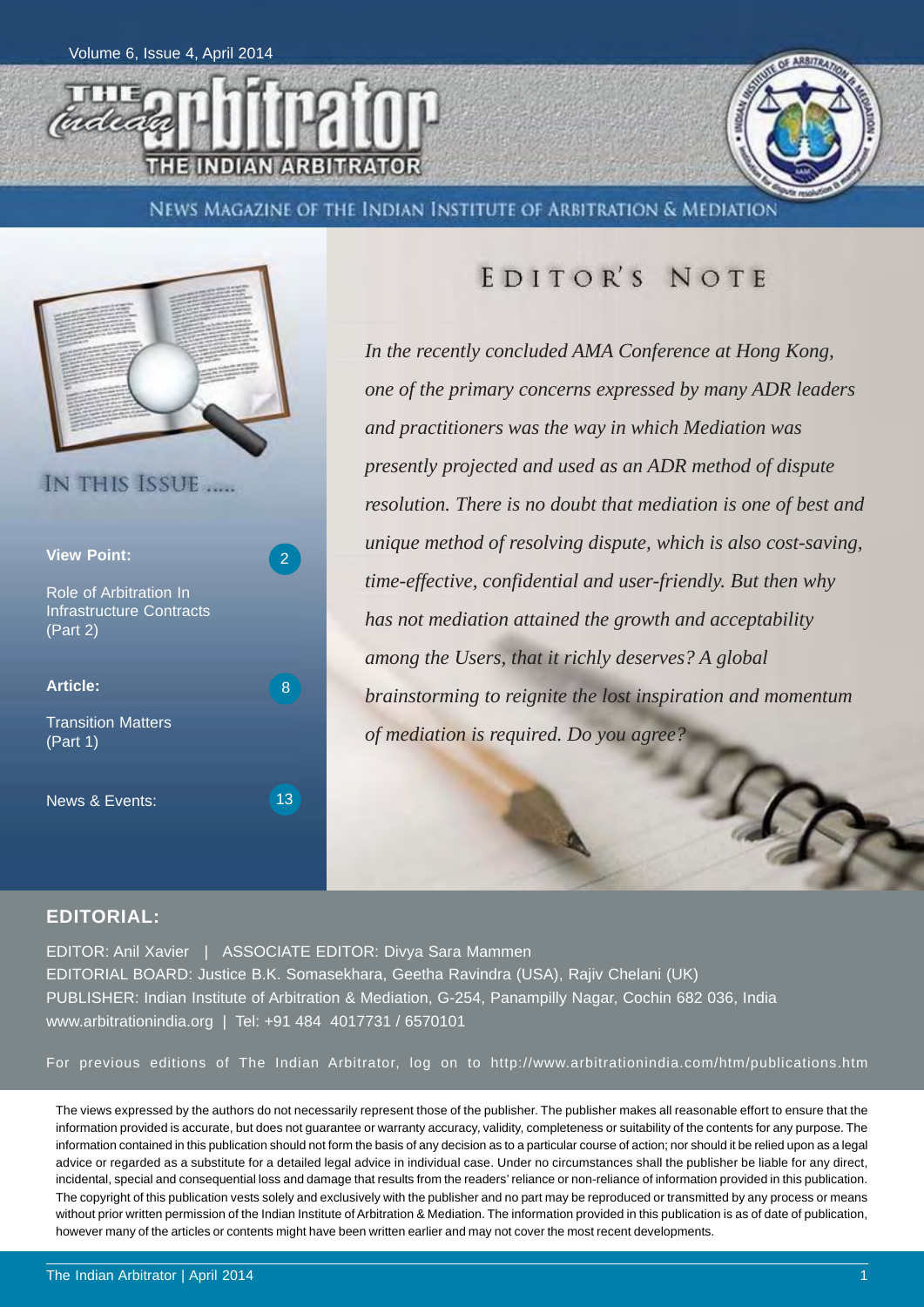# ROLE OF ARBITRATION IN INFRASTRUCTURE CONTRACTS

ADITYAPRATAP SINGH & SAURABH SHARMA



*Infrastructure facilities include any form of facility that is provided with an objective to be used by public or the society. There are different kinds of disputes arising in Infrastructure Contracts. Since the state is the major bid holder in these contracts, the state does not favor Alternative Dispute Resolution Mechanism. But with the recent developments, Arbitration is being accepted as the ADR in the infrastructure contracts. In the first part, the authors analysed how Arbitration is effective in dispute resolution in infrastructure contracts. In this second part the authors also discuss in detail aspects on Awards, Equity clauses, etc.*

AUTHORS: ADITYAPRATAP SINGH AND SAURABH SHARMA ARE STUDENTS OF THE NATIONAL LAW UNIVERSITY JODHPUR, RAJASTHAN, INDIA

#### **Awards in Arbitration**

**A**n award should ordinarily be in writing and should be carefully drafted carefully and checked by an arbitrator, since it cannot be altered later. The essential requirements of an award are that it should decide the matters submitted and no others. It must be certain in its effect, and it must be consistent with any other findings or awards of the arbitrator in the same matter. Once the arbitrator has expressed a decision in an award, he ceases to have further jurisdiction over that matter and is said to be *functus officio.* Thus, the arbitrator must be careful not to decide the matters which either party may wish to argue further. He should not express decisions on matters where he may wish to alter his view and he should never express an opinion on a matter which has not been brought forward or argued.

The 1996 Act clarifies the range of remedies which the arbitrator, subject to the agreement of the parties, may award. These may include the following:

"*48 – (3) the tribunal may make a declaration as to any matter to be determined in the proceedings. (4) The tribunal may order the payment of a sum of*

*money, in any currency.*

*(5) The tribunal has the same powers as the court -*

*(a) To order a party to do or refrain from doing anything. (b) To order specific performance of a contract (other than a contract relating to land)*

*(c) To order the rectification setting aside or cancellation of a deed or other document."*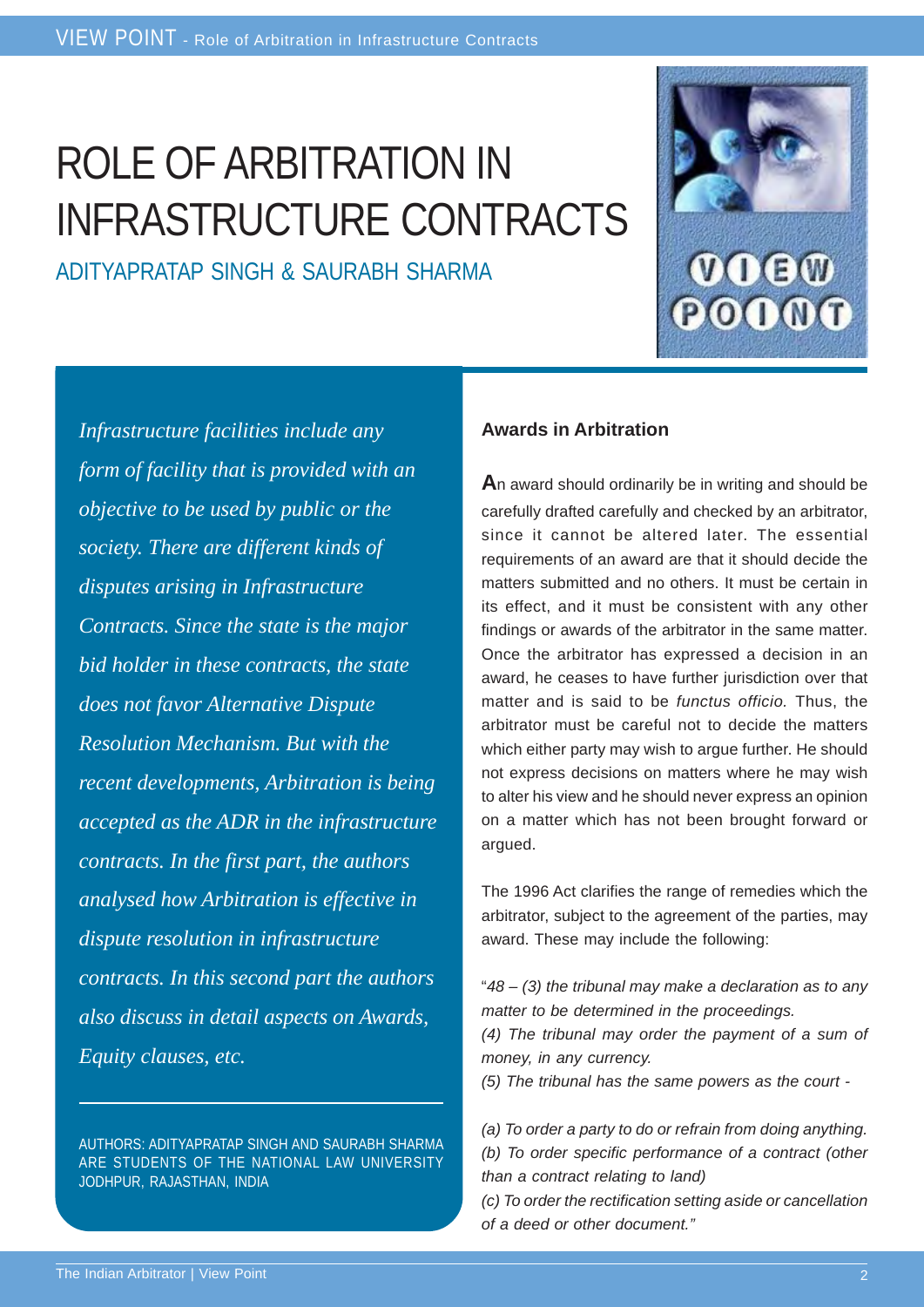The previous act allowed the arbitrator to award an interim award but this provision was altered by the 1996 Act. Now the question which arises is this that whether an arbitral tribunal can grant a partial remedy, for example, in circumstances similar to those in which the English Court can grant summary judgment on the basis that the claim is worth "not less than" the figure ordered. The jurisdiction of arbitrators to grant such a remedy has never been clear, although such a power was contained in the ICE Arbitration Procedure (1983).<sup>1</sup> This particular question has been answered by the 1996 Arbitration Act where the parties may empower the arbitrator, to grant by "provisional" award or order, any relief which can be granted in an award which is final.<sup>2</sup>

#### **Equity Clauses**

The 1996 Act recognizes the validity of an Equity clause empowering the Arbitrator to decide the issues not in accordance with strict legal rules but following equitable principles, "good conscience" or other like expressions. There has been debate on such clauses to be acceptable by the courts.<sup>3</sup> The act provides for such clauses in the following terms –

- "46 *(1) the arbitral tribunal shall decide the dispute –*
	- *(a) In accordance with the law chosen by the parties as applicable to the substance of the dispute.*
	- *(b) If the parties so agree, in accordance with such other considerations as are agreed by them or determined by the tribunal."*

One of the problems generated by equity clauses is the practical impossibility of judicial review of any legal decision embodied in the award. The result of giving statutory recognition to these clauses is that an appeal on law from such a decision will not be available.

#### **(Footnotes)**

 $1$  Rule 14.

2 S.39(2), Arbitration Act 1996.

<sup>3</sup>*Ellis Mechanical Services v. Wates Construction*, (1976) 2 B.L.R 57.



There were two evil brothers. They were rich and used their money to keep their ways from the public eye. They even attended the same church and looked to be perfect Christians.

Then, their pastor retired and a new one was hired. Not only could he see right through the brothers' deception, but he also spoke well and true, and the church started to swell in numbers.

A fundraising campaign was started to build a new assembly.

All of a sudden, one of the brothers died. The remaining brother sought out the new pastor the day before the funeral and handed him a check for the amount needed to finish paying for the new building.

"I have only one condition," he said. "At his funeral, you must say my brother was a saint."

The pastor gave his word and deposited the check. The next day at the funeral, the pastor did not hold back.

"He was an evil man," he said. "He cheated on his wife and abused his family." After going on in this vein for a small time, he concluded with, "But, compared to his brother, he was a saint."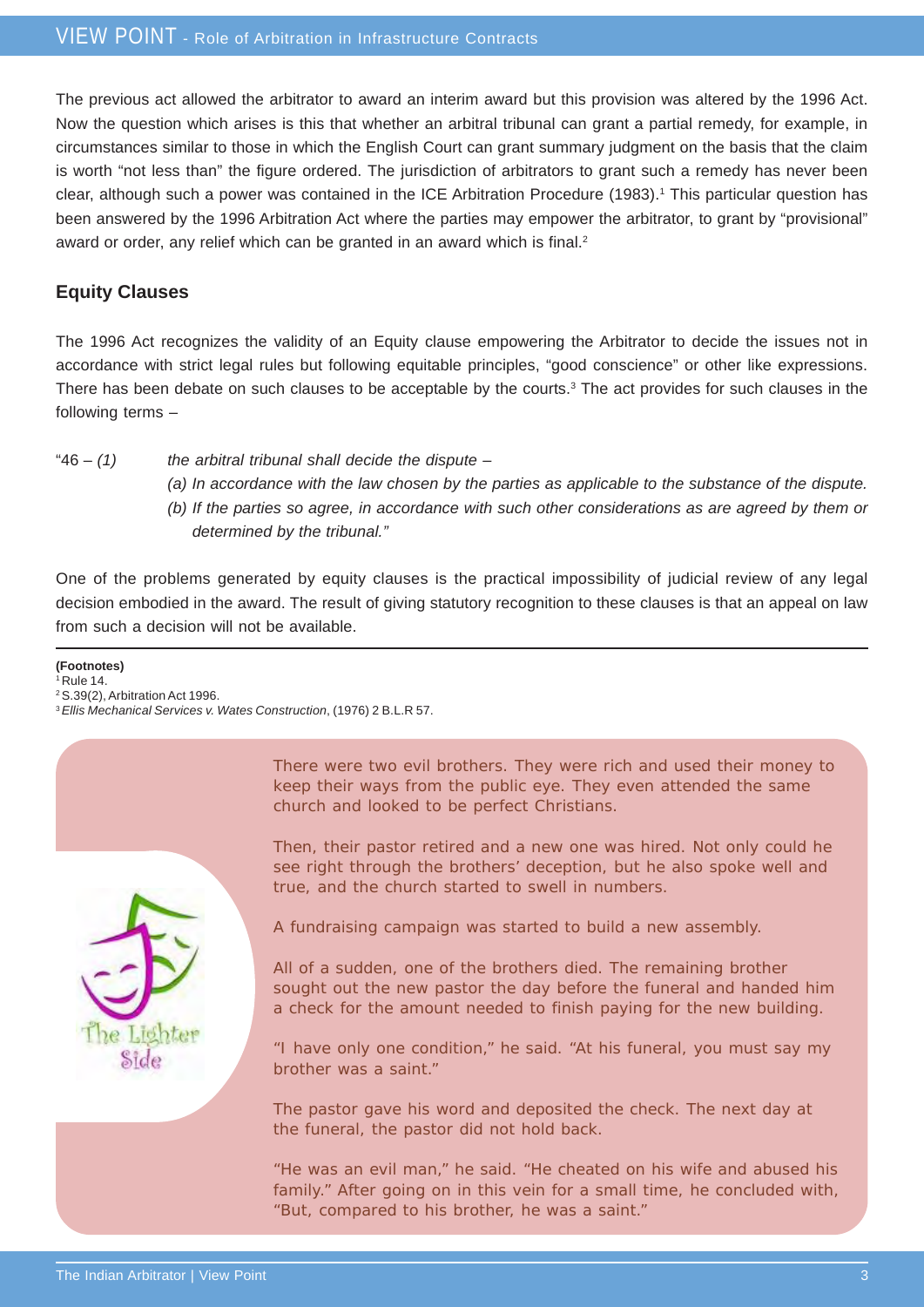#### **Awards under New York Convention and Geneva Convention**

#### **I. New York Convention**

The Arbitration Act 1996<sup>4</sup> re-enacts previous legislation which implemented the New York Convention<sup>5</sup> by incorporating into English Law the provisions for the recognition and enforcement of awards contained in the New York Convention. It defines a "New York Convention award" as an award made, in pursuance of an arbitration agreement,<sup>6</sup> in the territory of a state which is a party to the New York Convention. Note that there must be an agreement in writing to satisfy the requirement of an arbitration agreement. Some instruments go so far as to provide on their face that the writing requirement is satisfied.<sup>7</sup>

The principal convention which provides for recognition and enforceability of awards made in elsewhere is the New York Convention, which was adopted by the U.K in 1975. Although there are certain treaties under which court judgments are enforceable, these are more limited in application than the New York Convention. For example, there is no treaty between UK and the USA for the enforcements of the judgment but both the countries have acceded to the New York Convention.<sup>8</sup>

It has been suggested<sup>9</sup> that the New York Convention gives an indication of the applicable choice of law rules by providing that recognition or enforcement of an award may be refused if "the arbitration agreement was not valid under the law to which the parties subjected it or, failing any indication thereon, under the law of the country where the award was made".10

#### **II. Geneva Convention**

Part II of the Arbitration Act 1950<sup>11</sup> contains provisions for the enforcement of certain awards<sup>12</sup> made pursuant to an agreement to arbitrate to which the protocol set out in the first Schedule to that Act applies. The Geneva Convention has been almost entirely over-shadowed by the New York Convention.<sup>13</sup> In order for those provisions to apply the place of arbitration and the parties to arbitration must be subject to jurisdiction which has been recognized.14

Awards covered Pt II of the Arbitration Act 1950 are enforceable in England either summarily or by action of the award. They will be treated as binding for all purposes on persons as between whom the award was made. The conditions for obtaining enforcement of the award under these provisions are specified in sec 37 of the Arbitration Act 1950.

#### **International Arbitration**

This form of arbitration means arbitrations between parties based in different states. In this most of the contracts between parties from different countries are made in English language. In international arbitration similar problems of procedure are faced as in Domestic Arbitration. But here in the contract will specify the arbitration rules applicable

**<sup>(</sup>Footnotes)**

<sup>4</sup> S.100-103, Arbitration Act 1996.

<sup>5</sup> The Convention on the Regulation and Enforcement of Foreign Arbitral Awards adopted by the United Nations Conference on International Commercial Arbitration on June 10, 1958.

<sup>&</sup>lt;sup>6</sup> "Arbitration Agreement" is defined as an agreement in writing to submit to an arbitration present or future differences capable of settlement by arbitration. 7 Refer to *Ecuador v. Occidental Exploration & Production Co.* [2006] 2 W.L.R 70.

<sup>8</sup> Sutton, Gill and Gearing, Sutton on Arbitration, 23rd edition.

<sup>9</sup>*Dicey & Morris,* Para 16-014.

<sup>10</sup> S.103(2)(b) of the Arbitration Act 1996.

<sup>11</sup> S.99, Indian Arbitration Act 1996.

<sup>&</sup>lt;sup>12</sup> These awards are described as "foreign awards" in Pt II of the Arbitration Act 1950.

<sup>13</sup> Many countries have acceded to both conventions(e.g Austria, Belgium, German and Switzerland) and enforcement will usually be sought under the New York Convention because it contains fewer restrictions.

<sup>&</sup>lt;sup>14</sup> The recognition is made by order in council under s. 35 of the Arbitration Act 1950.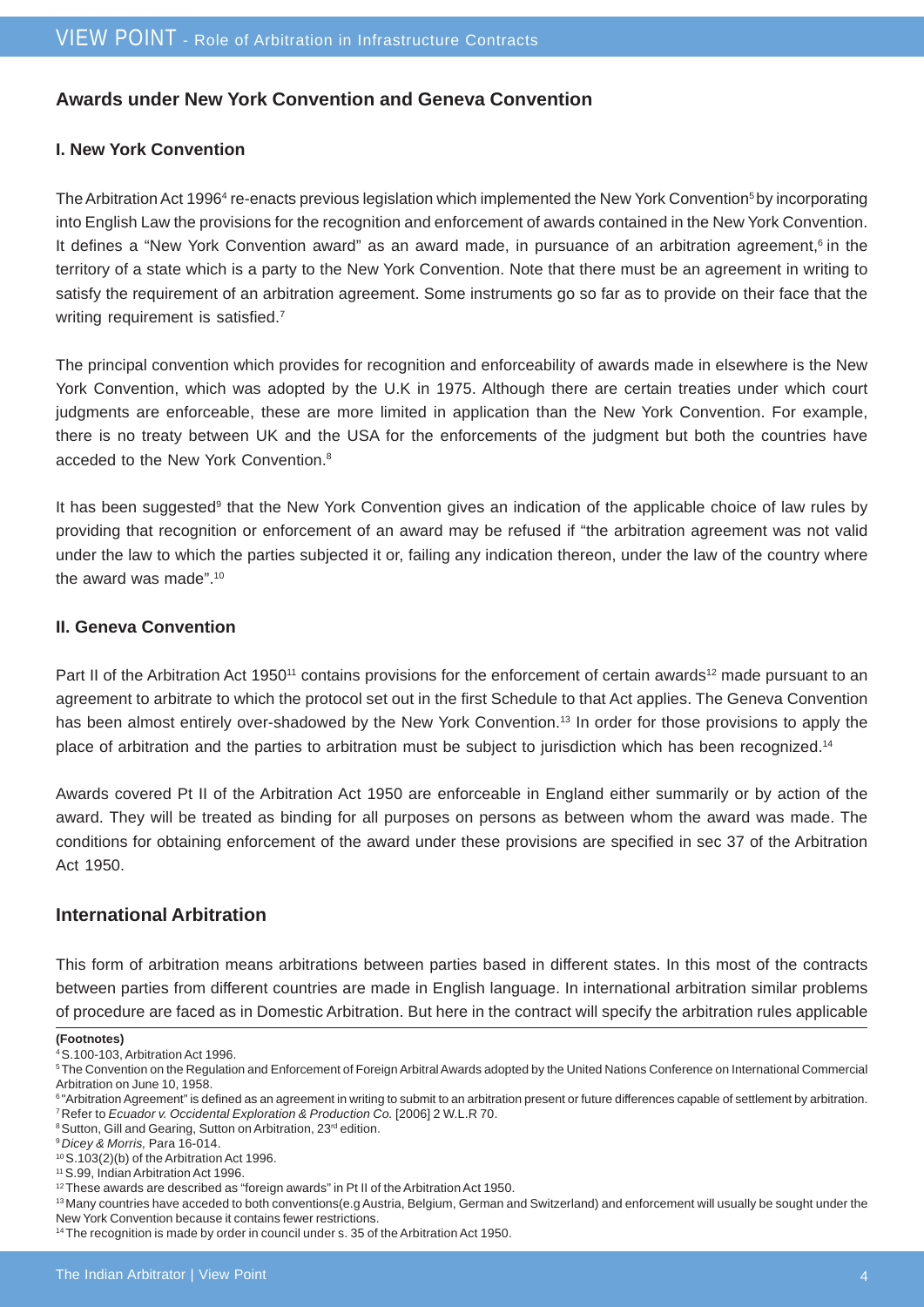of the ICC or perhaps the LCIA. The ICE and RIBA limit their functions to the appointment of arbitrators and arbitration under their rules is not institutional. International arbitration institutions exist in many parts of the world including Stockholm, Hong Kong, Singapore, KualaLampur and in the Middle East. A set of rules is issued by UNCITRAL, but these are to be administered through one of the existing institutions.

There are theories of four different laws which may affect the conduct of International arbitration:<sup>15</sup>

- *(i) The law governing the underlying contract, applicable to the merits of the case(substantive law);*
- *(ii) The law governing the agreement to arbitrate (which will be the same as (i) if contained in the contract);*
- *(iii) The law governing the arbitration proceedings (the procedural law);*
- *(iv) The law governing the submission to arbitration (which may in theory be different from (i) to (iii)).*

The procedural law is also subject to the express choice of the parties. In theory this may differ from the law of the place of the arbitration, but there are obvious practical difficulties about an arbitration held, for instance, in Brussels but subject to English procedural law which would include the powers exercisable by the English Courts. International arbitrations take place at different locations at different times, and a more convenient concept is that of a "seat". This is now recognized by the arbitration act 1996 and defined as the "judicial seat of the arbitration" which may be designated by the arbitrators if so authorized, or otherwise determined. Thus the seat will designate procedural law and the national court having supervisory jurisdictions. This cannot however preclude the possibility that the court of some other state might also assert jurisdiction over the arbitration proceedings, which may then create a serious and currently insoluble conflict.16 Also where an international arbitration is subject to the procedural law of one particular state, it may be found that the state has a separate part of its domestic law designed to apply to international arbitration. Switzerland and France, which are two major centers for international arbitration, have such provisions within their domestic law designed to apply to international arbitration.

International arbitration has a distinct advantage over litigation in that it avoids the perceived bias of selecting, as the forum, the court of one state, which is necessarily more closely connected with one of the parties. An international arbitration tribunal of 3 members can properly reflect the national and cultural balance of the parties as well as selecting genuinely neutral members.

#### **(Footnotes)**

- <sup>15</sup>*Black Clawson v. PapierWerk A.G.* [1981] 2 Llyod's Rep. 446
- <sup>16</sup>*Rupali v. Bunny,* [1995] Con.L.Yb. 155.



Are you interested to open IIAM COMMUNITY MEDIATION CLINICS?

Indian Institute of Arbitration & Mediation welcomes you to take part in an exiting attempt of social transition to make our world a safe, sustainable, peaceful and prosperous place to live. Make an important contribution by adopting or supporting Community Mediation Clinics.

#### **For details visit www.communitymediation.in**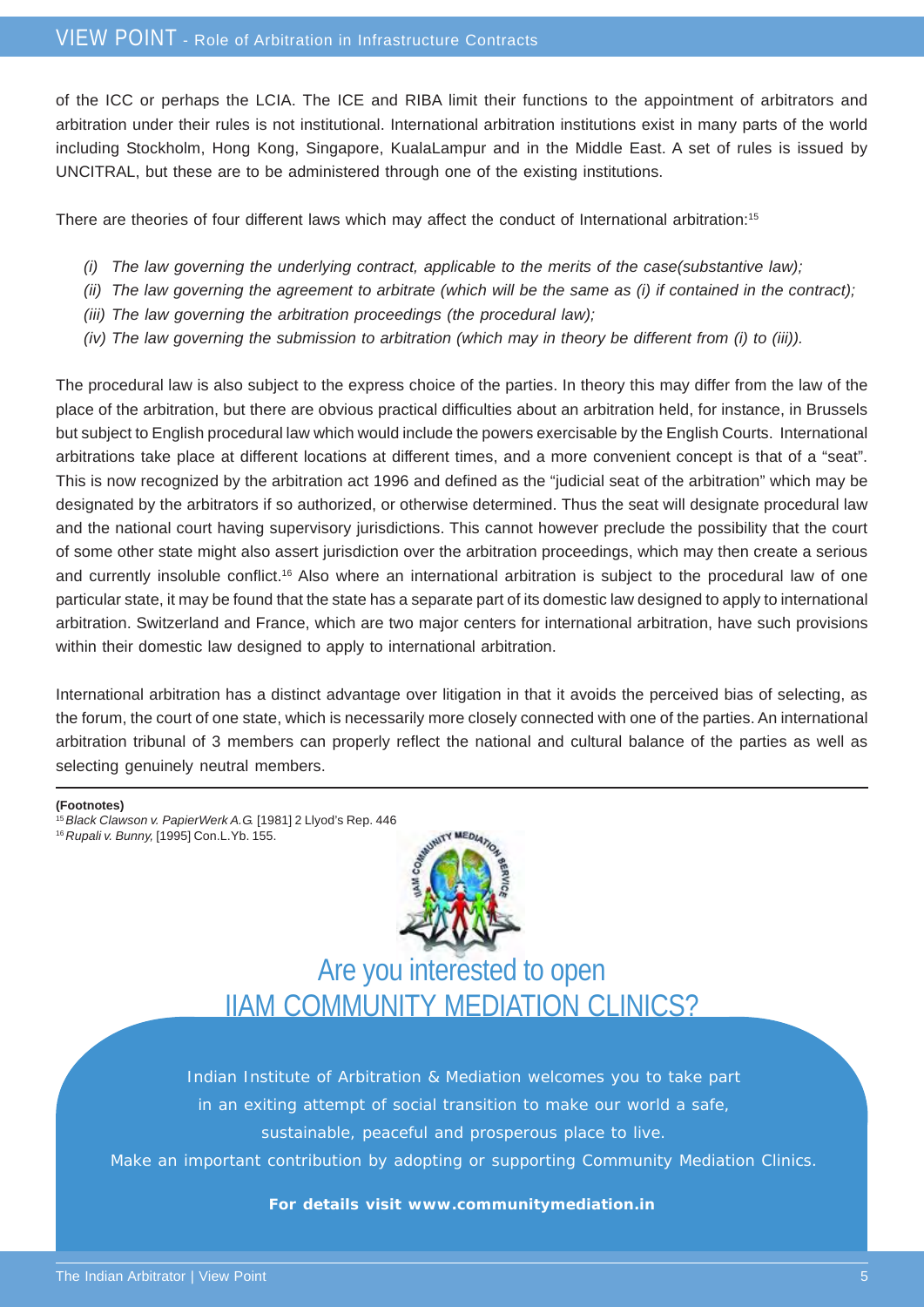ICC rules are referred to in International Arbitration agreement contained in the international FIDIC form of contract and in other standard forms as well. The international chamber of commerce, located in Paris, in addition to other commercial interests, administers a substantial body of international arbitration, much of it in the field of construction. There are many provisions in ICC rules which differ from the domestic arbitration.

#### **Role of New York Convention in International Arbitration**

The New York Convention is arguably the single most important instrument in the whole sphere of international arbitration. Without the convention international arbitration would hardly exist, having regard to the difficulties of enforcement of awards and the variety of national concepts of arbitration. The convention provides an exhaustive definition of the grounds upon which enforcement may be refused. The grounds are:17

- *(a) A party to the arbitration was under some incapacity;*
- *(b) The arbitration agreement was not valid under the applicable law;*
- *(c) The party against whom enforcement is sought had no proper notice of the proceedings;*
- *(d) The award is outside the terms of the submission;*
- *(e) The tribunal or the procedure was not in accordance with the agreement or with the law of the country where the arbitration took place;*
- *(f) The award has not become binding or has been set aside the country in which or under the law of which it was made.*

The effect of enacting New York Convention is illustrated by the case of *Kuwait Ministry of Public Works v. Snow.18*

#### **Conclusion**

Arbitration is increasingly used to resolve infrastructure projects in developing markets worldwide.19 The decision to use arbitration to resolve infrastructure project disputes frequently is not an easy one, however. Infrastructure projects typically involve several different types of contracts, and arbitration may not always be the preferred means of dispute resolution for each of those types of contract.20 Moreover, the various different participants in infrastructure projects each have their own interests at heart, which often dictate different preferences with respect to dispute resolution procedures.<sup>21</sup> As a result, the various different project contracts frequently contain different choice of law and forum provisions that can give rise to labyrinthine and piecemeal resolution of project disputes.

The general advantages and disadvantages of arbitration relative to national court litigation of international commercial disputes are oft debated.22 While advice is plentiful on the factors to consider generally in deciding whether and how to arbitrate, certain of those factors assume special importance in the infrastructure project context in particular. Among the potential advantages of arbitration of infrastructure projects disputes are<sup>23</sup>:

**(Footnotes)**

18 [1984] A.C.426.

<sup>23</sup> Robert H Smith, Simpson Thatcher & Bartlett LPP, International Arbitration of International Infrastructure Project disputes, June 6, 2003.

 $17$  Arbitration Act 1975, s. 5, re-enacted as 1996 Act, s.103.

<sup>19</sup> Philip Le B. Douglas, *Resolving Project Disputes, in* Project Financing: Building Infrastructure Projects in Developing Markets (January 1996) (describing the nature of infrastructure project disputes and various different dispute resolution mechanisms).

<sup>&</sup>lt;sup>20</sup> Infrastructure projects typically involve the following different types of contracts: site acquisition contracts, construction and completion contracts, fuel and raw materials supply contracts, output or services sales contracts, operation and maintenance contracts, and financing and equity contribution contracts.

<sup>&</sup>lt;sup>21</sup> For example, while the developers, contractors, sub-contractors, architects and engineers involved in infrastructure projects typically tend to favor arbitration over litigation as a means of dispute resolution, the lenders and insurance carriers traditionally have opposed arbitration clauses in their loan and insurance contracts.

<sup>22</sup>*See, e.g.*, Alan Redfern& Martin Hunter, Law and Practice of International Commercial Arbitration 22-26 (2d ed. 1991); Sir Michael Kerr, *International Arbitration Versus Litigation,* 1980 J. Bus. L. 164 (1980).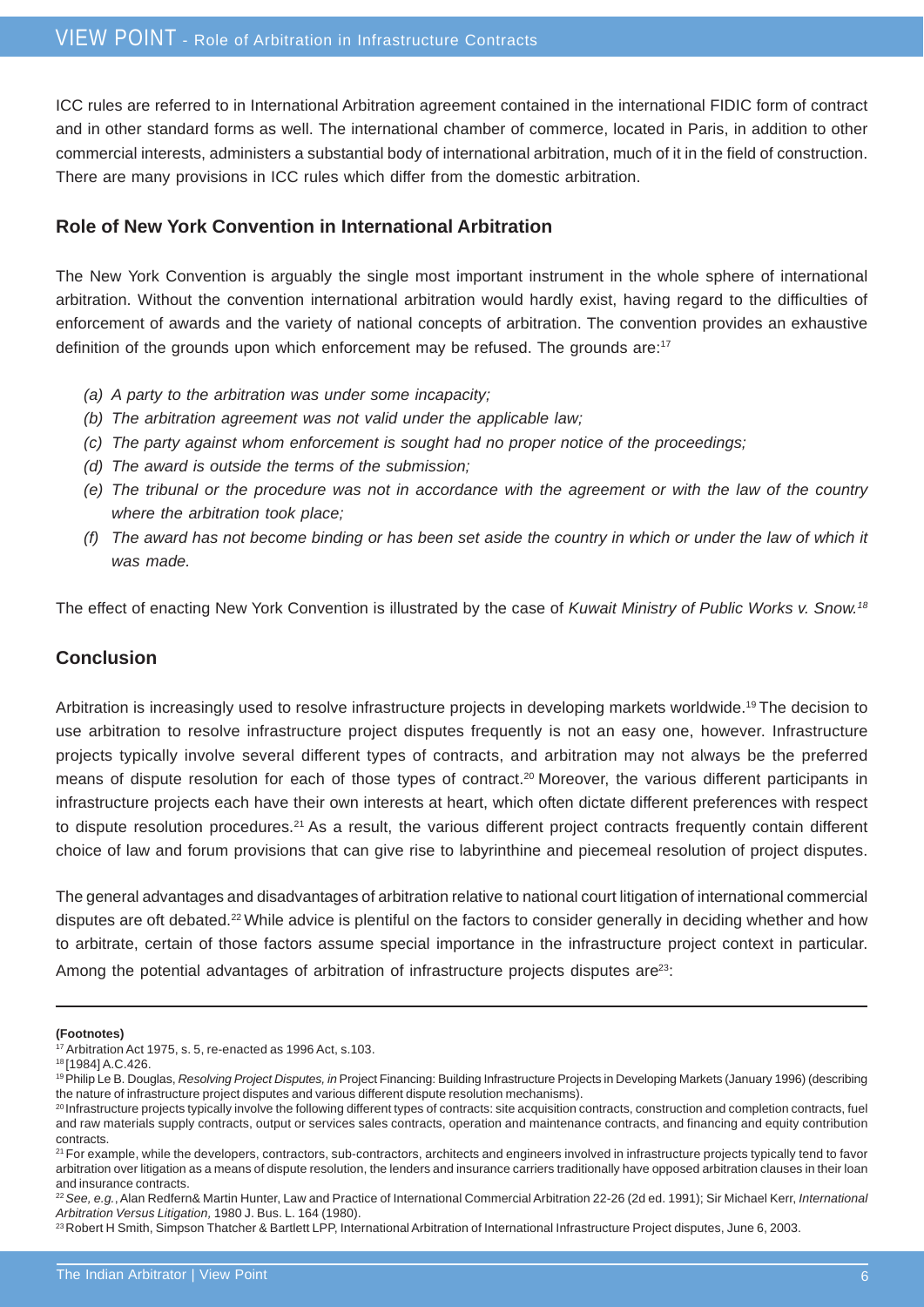### VIEW POINT - Role of Arbitration in Infrastructure Contracts

- 1. Infrastructure project disputes often involve technical subject matter that is more suitable for resolution by an arbitrator hand-picked by the parties for his or her specialized competence than by a national court judge or jury with little or no prior knowledge or experience in the field. The arbitrator's specialized competence may enhance not only the quality of decision-making but also the efficiency with which the proceedings are conducted.
- 2. Arbitration offers a potentially more neutral forum to the multi-national participants in infrastructure projects, each of whom may be reluctant to litigate disputes in each other's national courts.
- 3. Arbitration, with its limited discovery and appeals, offers a potentially faster and less expensive means of resolving project disputes than litigation.
- 4. The confidentiality and relative informality of arbitral procedures (which may include site visits), as well as the flexibility arbitrators have in fashioning appropriate remedies in arbitration, may be better suited to preserve the long-term relationships established in connection with infrastructure projects.
- 5. One of the most important advantages of international arbitration generally, and of infrastructure project arbitration in particular, is that arbitral awards are readily enforceable almost worldwide as a result of the New York Convention, whereas the enforceability of national court judgments is not similarly enhanced by any international treaties of comparable scope.<sup>24</sup>

Countervailing considerations exist too, however:

- Arbitration generally offers less certainty and predictability than national court litigation. This is attributable, among other factors, to arbitrators' tendency to decide cases based on perceptions of fairness rather than strict application of contracts or law as well as the extremely limited scope of judicial review of arbitral awards.
- Particularly in large disputes, as infrastructure project disputes frequently are, arbitration may not in fact be faster or less expensive than litigation. Jurisdictional disputes frequently delay arbitral proceedings and party misbehavior and delay is more difficult to control in arbitration than in litigation.
- Arbitration of infrastructure project disputes raises several important issues concerning the scope and efficacy of the relief available, including:
	- $\sqrt{\phantom{a}}$  The arbitrability of certain aspects of the infrastructure project (such as the effect of the local regulatory or tax regime), and hence the enforceability of arbitration agreements and awards encompassing those matters, remains limited and/or uncertain in various parts of the world;
	- √ Arbitral relief is generally not available or enforceable against non-parties to the arbitration agreement and proceedings;
	- The availability and efficacy of interim relief, which may be vital in infrastructure project disputes, is generally limited in arbitration.

Ultimately, each party's decision as to whether to agree to arbitrate infrastructure project disputes should take into account the particular circumstances of the transaction and that party's anticipated strategic objectives.

#### **(Footnotes)**

<sup>&</sup>lt;sup>24</sup> Arbitration of disputes involving government parties (as infrastructure project disputes often do) also provides an effective means under U.S. law of avoiding defenses based on doctrines of sovereign immunity and act of state. *See generally* Carsten T. Ebenroth& Thomas J. Dillon, Jr., *Arbitration Clauses in International Financial Agreements: Circumventing the Act of State Doctrine*, 10 J. Int'l Arb. 5 (1993).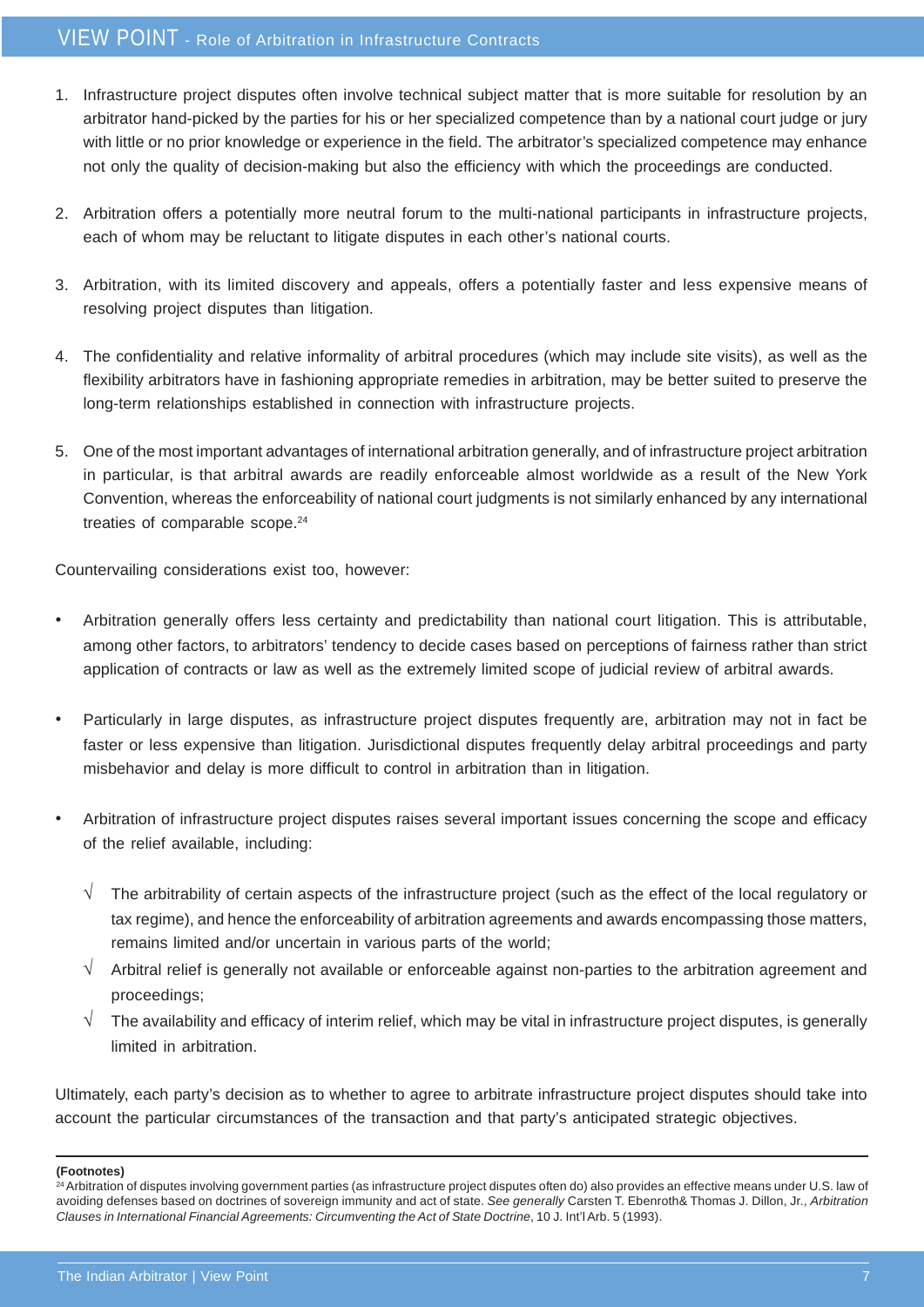# TRANSITION MATTERS (PART - I)

TONY WHATLING

*A mediator has to understand that there is a major transition to be made from pre-existing work roles and responsibilities to the work of the dispute resolution practitioner. The importance of this transitional journey cannot be overstated and yet, surprisingly, it is rarely ever discussed or referred to in mediation literature. The author explains this transition and emphasises that restoring the balance between the two hemispheres may be necessary to succeed at mediation. It is this difference that justifies the need for significant changes in thinking and in practice.*

AUTHOR: TONY WHATLING IS THE DIRECTOR OF 'TW TRAINING WORKS' TRAINING & CONSULTANCY', UK. THIS ARTICLE WAS ORIGINALLY SUBMITTED FOR PUBLICATION TO COLLEGE OF MEDIATORS JULY 2013.



**T**o what extent are novice Mediators aware of and discussing the experience and implications of the transitional process from previous professional roles and does it matter?

Transition: *the process or a period of changing from one state or condition to another:* Oxford dictionaries

Professional practice transitions, from one state of being to another, are rarely simple or particularly comfortable experiences. In fact they commonly create a sense of disequilibrium, discomfort, confusion and dis-ease.

Knowing this we might at times be inclined to heed the words of Hamlet and: *"rather bear those ills we had, than fly to others, that we knew not of".*

Or as LP Hartley put it - *"The past is a foreign country: they do things differently there".*

Or, to raise the intellectual tone to an even higher level, we might also invoke the wisdom of Snoopy's pal Lucy: *Lucy - Adversity builds character. Without adversity a person could never mature and face up to all of the things in life! Charley Brown - What things? Lucy - More adversity!*

#### **So why open this topic?**

It would be surprising, and indeed perhaps somewhat worrying, if trainee and novice mediators did not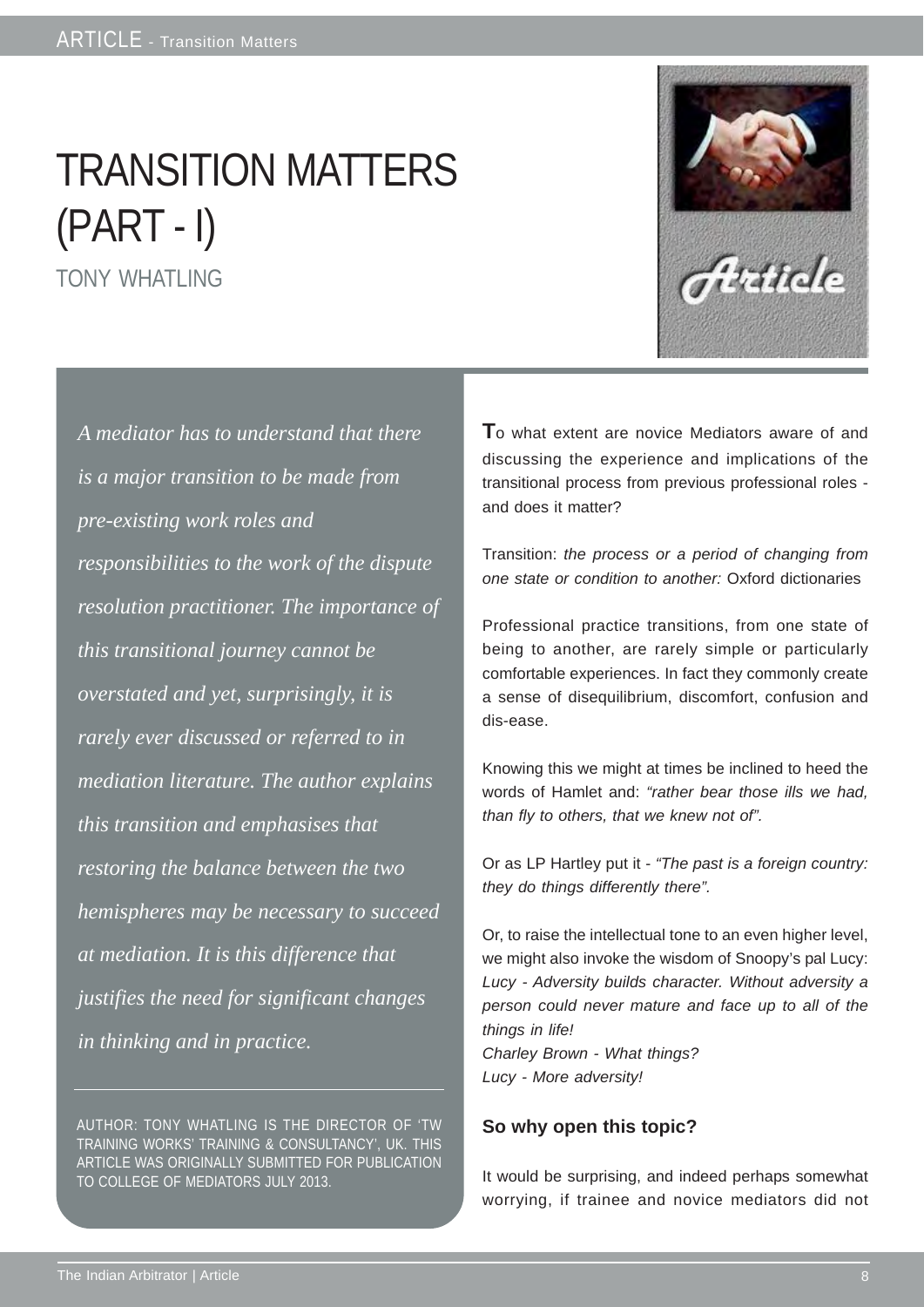experience some level of cognitive dissonance, as they progress through the transitional process from one professional role to another.

Given the potential importance of this issue, it is surprising how little reference there has been to it in mediation literature – in fact I have not so far found one single source.

To quote from my first book: *One of the first crucial lessons to be understood by the novice mediator is that there is a major transition to be made from pre-existing work roles and responsibilities to the work of the dispute resolution practitioner. The importance of this transitional journey cannot be overstated and yet, surprisingly, it is rarely ever discussed or referred to in mediation literature. Many of those, like myself, who had the good fortune to be trained by John Haynes PhD, a leading American authority on ADR and family mediation, will recall his wise words on this issue during many of his training events in the UK. John cautioned that, when the going gets tough for us as novice mediators, what we tend to do is to slip into the more familiar activities of the 'day job' – our current professional role. Thus, if we are unsure as to what to do or say as a mediator, and have a background in marital therapy, we tend to start doing some couple counselling. Alternatively, if our professional background is that of a lawyer, we start giving out some legal information, or, worse still, some legal advice. In short, the trainee and novice mediator are embarking on a journey during which they must develop the necessary knowledge, understanding, values, and associated skills and strategies, so as to be able to mediate 'in the style of a mediator', not in the style of any other practitioner role in which they may have been trained or qualified. This transition issue should always be discussed regularly throughout, and in practice supervision, during the novice stage of development. Depending on the novice mediators' workload, we could be talking here about one or two years' practice experience before fully developing this capacity to operate as a mediator, consciously and in a way significantly different from the other roles they are engaged in professionally.* (Whatling 2012, pp.14–15).

If my initial hypothesis is correct – that trainees and novices tend not to articulate this experience of psychological dissonance – then what reasons and inhibiters might lay behind that reluctance?



### **DOING NOTHING?**

Certain people complain that some people don't take time seriously - they simply sit, doing nothing. The duration of life is limited and the indifference to the passage of time that most people evince seems like folly. A life that is slack is a life being lived inefficiently.

But wait for a second. We all agree that wasting time is not good, but sometimes even sitting quietly doing what appears to be nothing is still doing something.

The people viewed as "doing nothing" could have been thinking about things, praying or even watching others. Much is gained by all of those things and you are still doing something. Some would even say they are constructive things.

What one perceives as wasting time may not be the same to another. Sometimes sitting quietly doing what "appears" to be nothing can be calming and good for the soul. Our great God created the world in 6 days and even God rested on the 7<sup>th</sup> day.

If our awesome Creator of the universe rested a day, who are we to think that we don't need to rest sometimes too and how we choose to do that is individual, often sitting and appearing to be doing nothing.

(Adapted from a writing of Rose Dunkerley)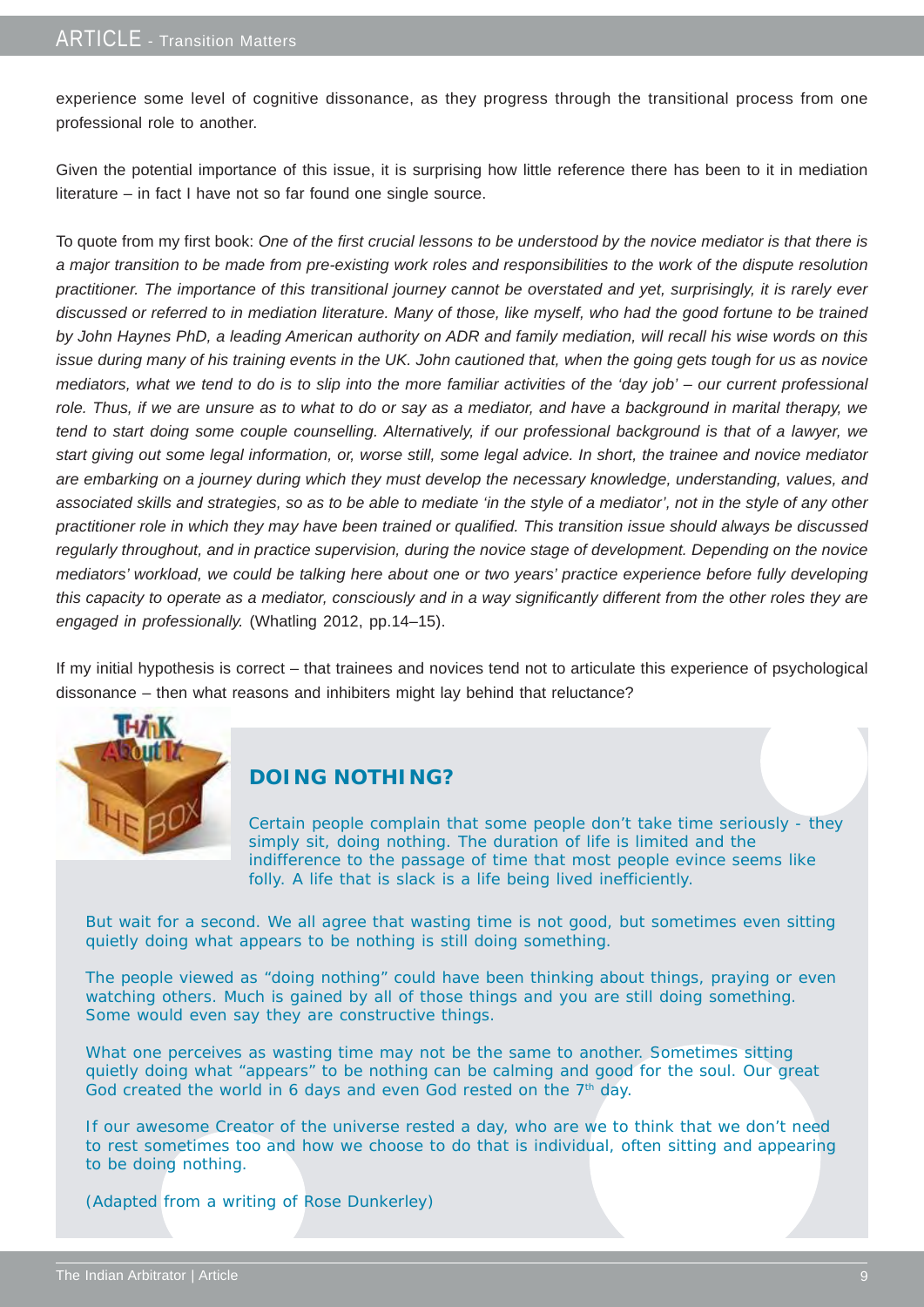#### **Some potential 'blockers / resisters / inhibiters':**

**It may not be a nice experience**. The state of disequilibrium, discomfort, confusion and dis-ease – is not a comfortable place to be, particularly for those already holding pre-existing qualifications and experience – for example in counselling, therapy, law, teaching. As professionals, our customers tend to expect us to be confident, competent, wise, knowledgeable and skilful. Any awareness of experiencing the opposite of any of these states may make for uncomfortable times.

Paradoxically, being prepared to stay with such confusion, discomforting as it may be, is often the path to greater insight and learning. Such confusion is essentially constructive and very likely to lead, not just to greater knowledge, but better still, to greater learning and understanding.

#### **As if we don't have enough to do anyway.**

For example getting to grips with new knowledge, values, development of new skills and techniques. Many of these in reality are probably already familiar from existing professional roles, yet the capacity to apply them towards different outcome objectives, can create doubts about competence.

#### **Why focus on problems?**

Or in the words of an old popular song:

*You've got to ac-cen-tuate the positive Elim-inate the negative And latch on to the affirmative Don't mess with Mister In-Between* (Lyrics by Harold Arlen and Johnny Mercer)

It is less than surprising – when involved in the demands of study, particularly where an assessment is involved, if we were not inclined to focus on the *affirmative* of our competence and abilities, rather than dwell on the *negative* of any shortcomings.

It is a deeply embedded historical feature of our meritocratic education system that has tended to reward success and punish failings.

As a one-time competence assessor, it was noticeable that candidates tended to present only their very best work and most successful cases as evidence. Such has been the norm for generations of students and their assessors. Personally, I tended to be more impressed with those who also provided evidence of what they regarded as their failures, and especially when commenting on what they had learned from such unsatisfactory outcomes. As a trainer, Professional Practice Consultant (PPC), and former assessor of competence a favourite question of mine was. "What was the best and most important thing that you learned from the worst case you had?"

#### **'I'm a natural mediator I do it routinely in my day-job – I can do it standing on my head'**

This concerning, but not unknown condition of egotistical denial may derive from a psychological defence mechanism that leads to a denial of any differences in mediation practice from other professional activities.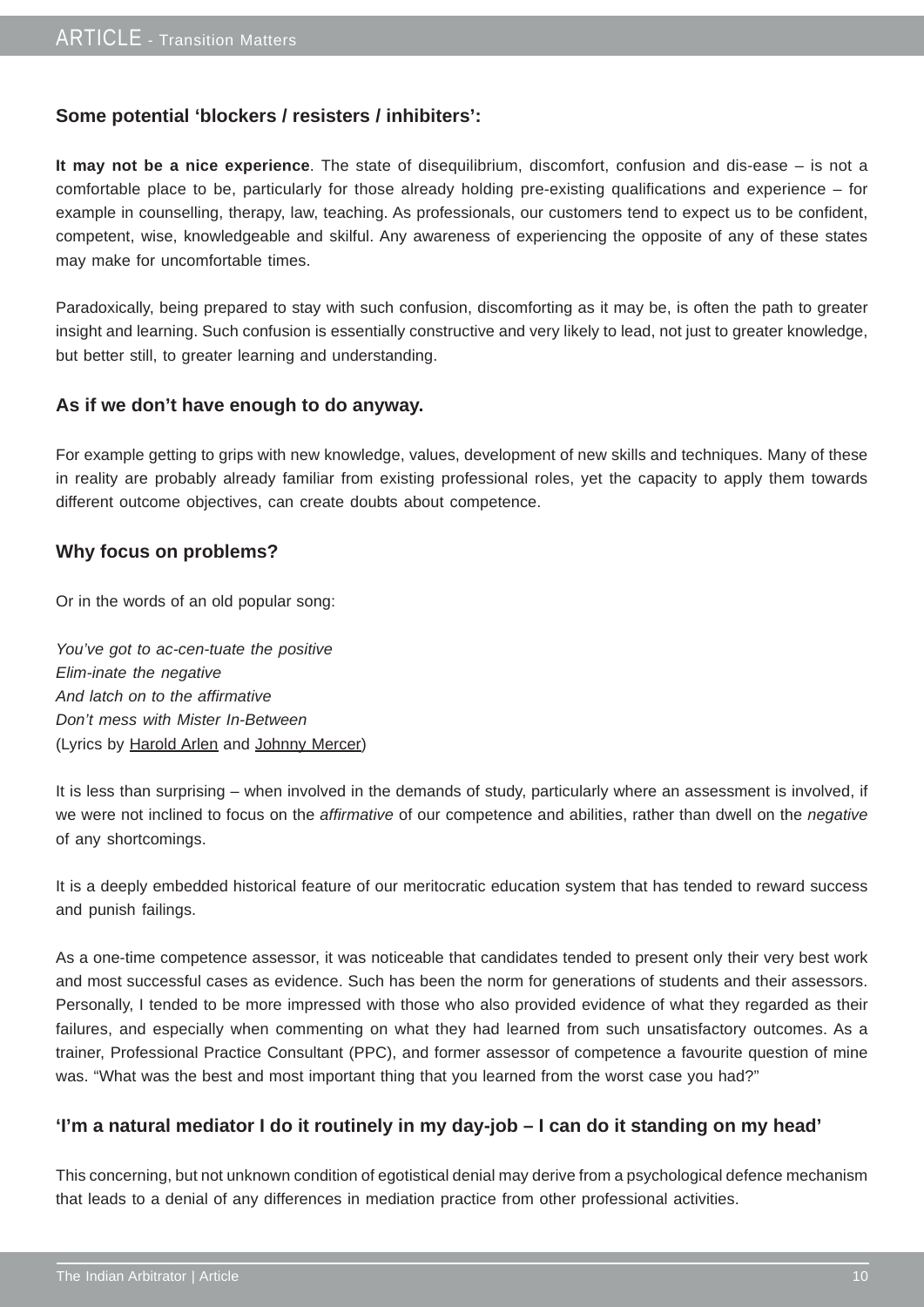### ARTICLE - Transition Matters

I have often heard it said, particularly during workshops run for solicitors. To be fair to them, once they had engaged in some role-play, such claimants did tend to own up to a lack of awareness as to just how very difficult, and indeed how different it really was from their day-job. One such trainee announced that having tried it, he now realised that mediating between two people in the same room was, as far as he was concerned, 'completely impossible'. He also admitted that he was incapable of being unbiased and impartial between the parties.

### **So what are some examples of the more technical differences in professional orientation that can generate disequilibrium for trainees?**

One common example relates to the skill of using particular types of questioning technique.

*Open-ended questions, are the 'stock-in-trade' of the creative problem-solving element of the mediator's task. …..Mediators from other professional backgrounds may have difficulty in adopting such question styles and values, in practice if not in principle. From experience and involvement with the training of many mediators, this may be explained by the other professional role responsibilities these people may also carry – for example, in social work, probation and law. Such professionals are frequently called upon to give information and advice, and, as we know, information and advice are easily confused in the mind of the listener, if not the speaker. Trainee lawyers in particular have frequently identified the very different style of questions they are being asked to use as mediators, compared with the training they received as lawyers. In the latter role, the questions they use are predominantly designed swiftly to focus down, somewhat in the form of a funnel, on the essential facts and circumstances, from which to dispense legal information and advice – because of course that is what their clients expect of them. …Mediators, on the other hand, work mostly with open-ended questioning – as it were, with the funnel reversed. As such, for much of the time they have no idea what the answer to a particular question will be, particularly in the early stages of engaging with clients.* (Whatling 2012, p. 78).

This last paragraph clearly illustrates elements of differences between professional practices. There is one that searches for potentially useful evidence, facts and certainty, in the case of the lawyer and barrister. Conversely, the mediator inhabits a world wherein they are required to live with an inevitable uncertainty. Whilst it is to be hoped that, when intervening with a particular strategic question, they will know what it is they anticipate the outcome to be, the reality is they have little or no control of the reaction/response, control of which is in the hands of the respondent. Only when that response is known will they be able to formulate their next move and hence it is to a very large extent, an 'on your toes' business.

## INTERESTED TO CONTRIBUTE ARTICLES ?

We would like to have your contributions. Articles should be in English. Please take care that quotations, references and footnotes are accurate and complete. Submissions may be made to the Journals Division, Indian Institute of Arbitration & Mediation, G-254, Panampilly Nagar, Cochin - 682 036 or editor@arbitrationindia.com.

Publication of the Article will be the discretion of IIAM and submissions made indicates that the publish the copyrighted material to the publisher of the IIAM Journal.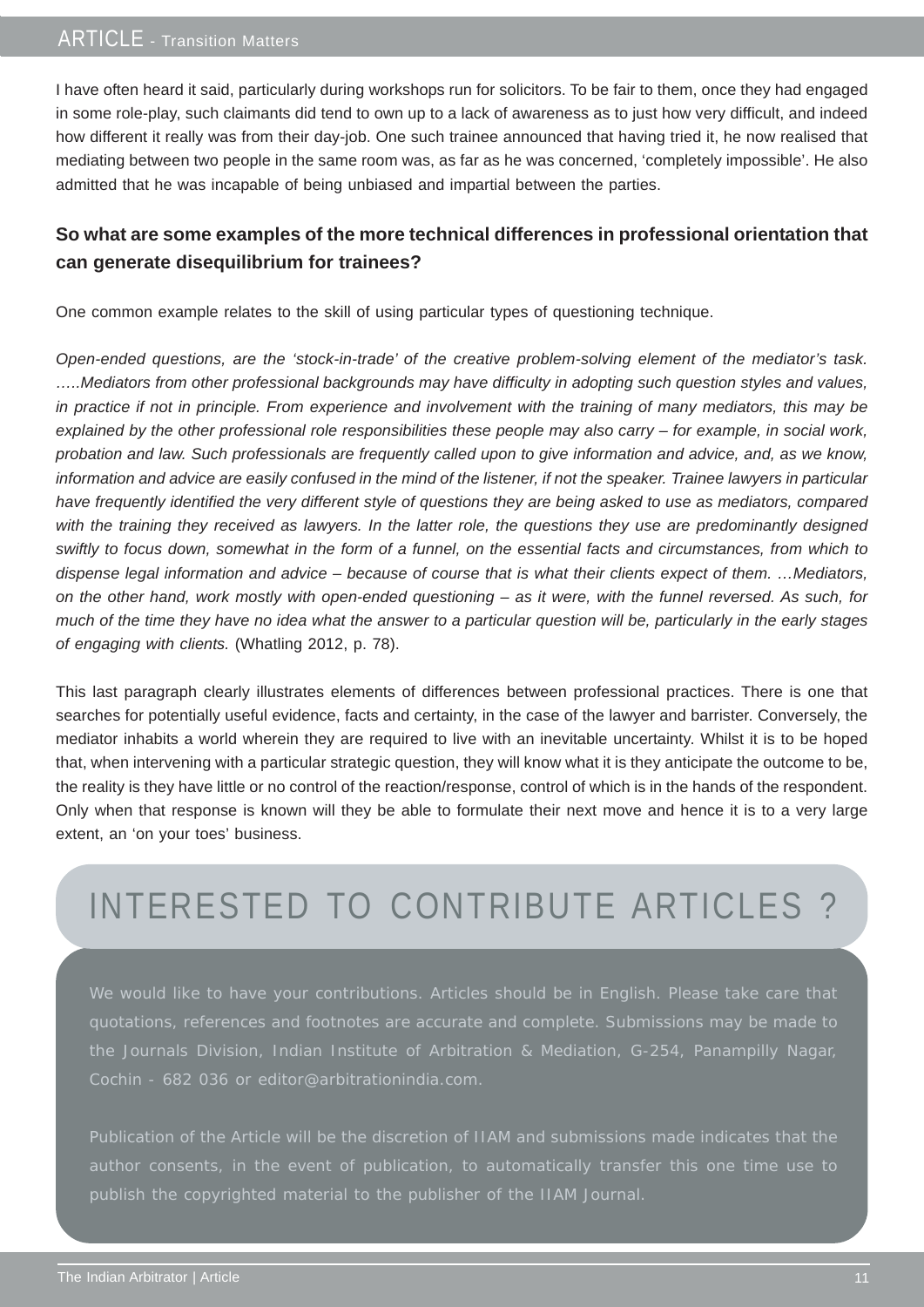#### **Note taking**

*A very common concern of trainees and novice mediators is that they will fail to remember important facts and information. The concern is inevitably framed as a question as to whether it is OK to take written notes. From training experience, trainee lawyer mediators in particular have a problem with this, compared with trainees from a social sciences, counselling or therapeutic background. This can be understood by the nature of their legal training and practice from which they are expected to take almost verbatim notes when interviewing clients. To require them to stop doing this is almost of the order of tying their hands behind their backs, and it creates a period of significant cognitive dissonance. So why is it so important not to be taking written notes, particularly in the early stages of the session? The answer to this question lies in the clients' need to know that they have the full and undivided attention of the mediator – often referred to by therapists as 'free attention'. At that particular moment in time they the clients, are more important than facts, details or anything else. Hence the importance of the regular 'bite-sized' or micro summaries in embedding details in the memory bank of the mediator.* (Whatling 2012, pp.97 – 98)

#### **Active listening**

*The capacity to be a good and understanding listener is perhaps the most fundamental skill of all.* (Nelson Jones 1988 p 17)

*The word "listen" is derived from two Anglo-Saxon words: hylstan, meaning hearing and holsnian, meaning to wait in suspense.* (Wolff et al 1983 p 6 in Hargie et al 1981, p.195). Again, this not-knowingness state of 'waiting in suspense', may not be a particularly comfortable place to inhabit for some professionals

*Active listening occurs when an individual displays certain behaviours which indicate that he is overtly paying attention to another person. The second sense of the term 'listening' emphases the cognitive process of assimilating information.* (Hargie, E. et al. (1981, p. 196) The writers go on in pages (198-199) to define four types of listening: *Comprehensive, Evaluative, Appreciative, Empathic.*

From these quotations, it becomes clear that to fulfil all these crucial human interactive functions is unlikely to be enhanced by note-taking.

*(to be continued)*



## **BECOME A MEMBER OF IIAM**

Empower yourself with the techniques of Alternative Dispute Resolution. Apart from being elected to the Governing Council, also become part of Expert Committees and Users Committees to give expert advice / opinions to the Governing Council on the improvement of ADR in India.

Your association will provide the necessary inspiration for the endeavours of IIAM.

Choose from the different category of memberships. For details. see: www.arbitrationindia.com/htm/membership.htm or mail to dir@arbitrationindia.com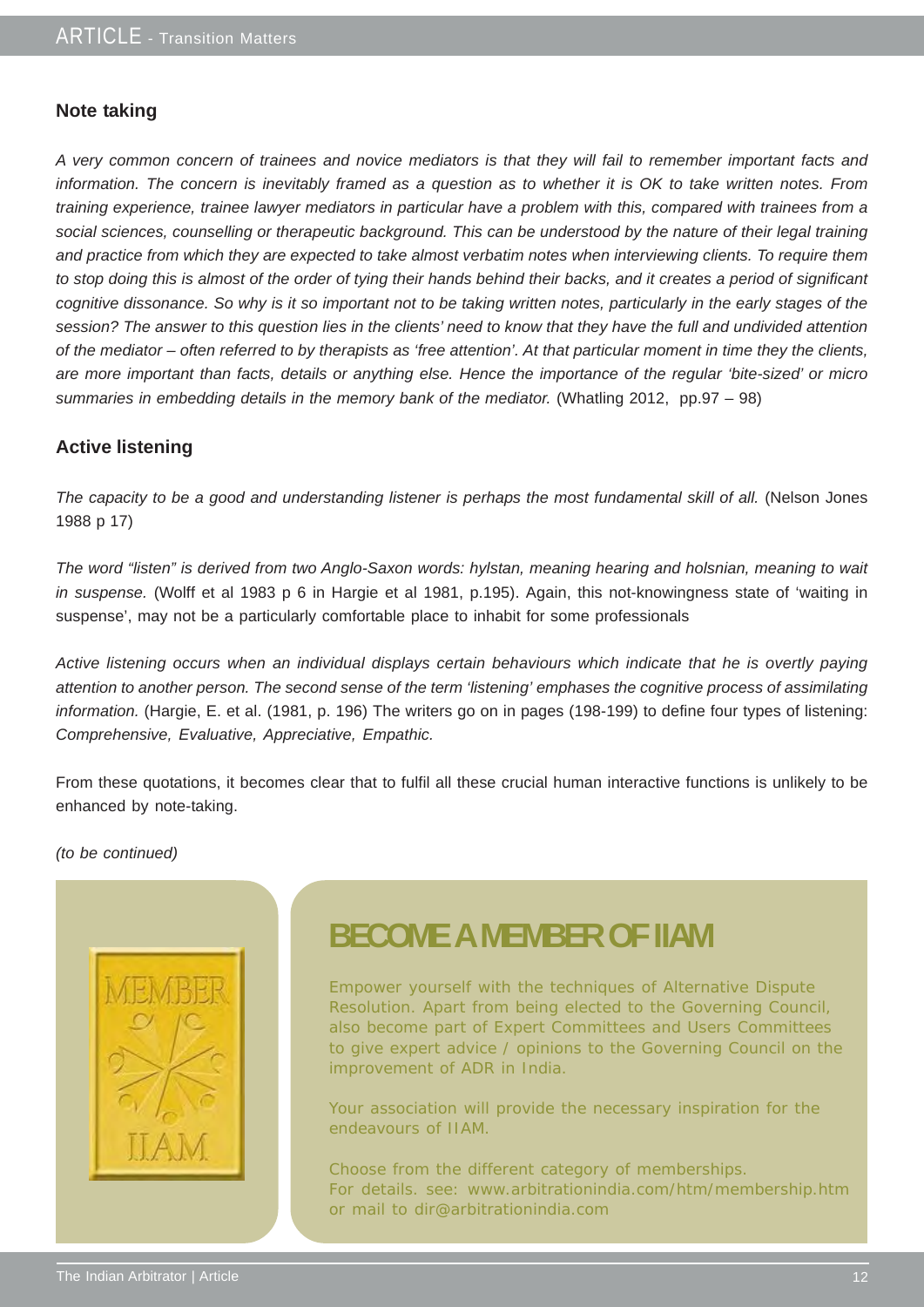# NEWS & EVENTS



## NEPAL INTRODUCES ACT TO LEGALISE COMMUNITY MEDIATION

In a move that is expected to ease justice delivery, the government has introduced Mediation Act to give wider ownership to mediation at the community level. The Act, however, does not make mediation mandatory in civil suits as in the case of Philippines.

The Act has the provision of Mediation Council (MC) which will formulate policies regarding the alternative dispute resolution and will recognise license of mediators and register institutions and firms interested in mediation. The MC will be headed by a Supreme Court justice appointed by chief justice on the recommendation of the Judicial Council.

## SHORT FILM MEDIATION TO SCREEN AT BEVERLY HILLS FILM FESTIVAL

Award-winning filmmaker Francisco's short film "Mediation" is set to screen at the upcoming 14th Annual Beverly Hills Film Festival, taking place April 23-27th, 2014 as well as the 9th Annual Sunscreen Film Festival.

"Mediation" is the first project released by the brand new Film/TV production company entitled Top Rebel Productions - the brainchild of actor Freddy Rodriguez, Francico Lorite and veteran producer Bill Winett. The short tells the story of a divorce mediation that spirals completely out of control for a husband (Freddy Rodriguez), his soon-to-be exwife (Marley Shelton) and their court-appointed mediator (Marilyn Sanabria).

# WORKSHOP ON THE NEW ICC MEDIATION RULES

A workshop on the new ICC Mediation Rules is scheduled at the ICC Headquarters at Paris on 17th September 2014. The workshop gives the participants an opportunity to acquire a comprehensive overview of the new Rules and to have a direct exchange with several of the members of the Drafting Group, who will give a detailed presentation of the main provisions of the new Rules. Interactive group exercises and case studies will be used to provide participants with a practical insight into how the new Rules work.